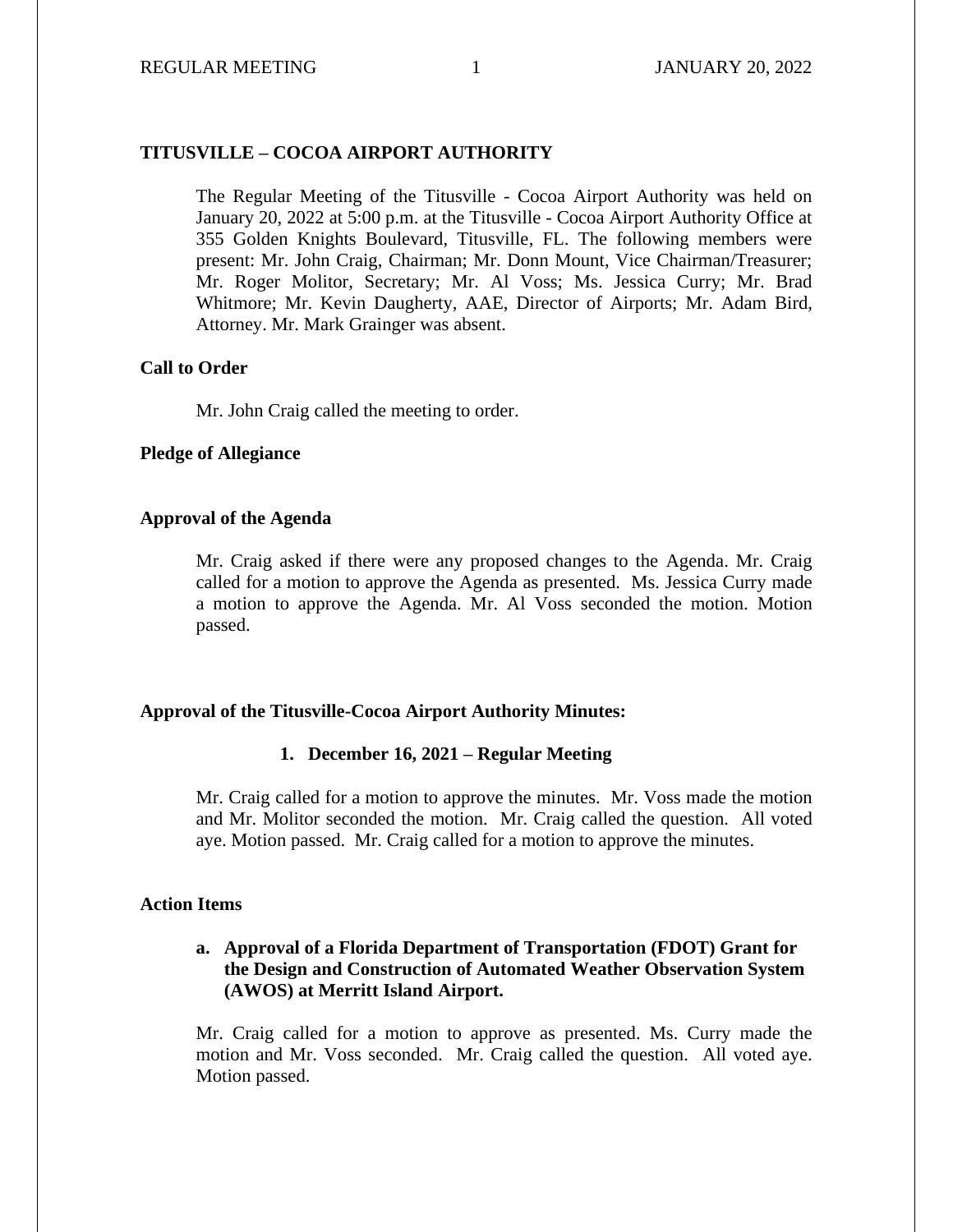### **b. Approval of a Florida Department of Transportation (FDOT) Grant for the Design and Construction of Automated Weather Observation System (AWOS) at Arthur Dunn Air Park.**

Mr. Craig called for a motion to approve as presented. Mr. Voss made the motion and Ms. Curry seconded. Mr. Craig called the question. All voted aye. Motion passed.

#### **c. Approval of Invoice for Projects**

Mr. Daugherty requested approval of the final pay application for V. A. Paving, Inc. in the amount of \$207,906.23. Mr. Craig called for a motion to approve. Mr. Molitor made a motion to approve, and Ms. Curry seconded the motion. Mr. Craig called the question. All voted aye. Motion passed.

#### **Director's Report**

#### **a. Capital Improvement Projects Update**

Mr. Daugherty provided an update on Runway 9-27 Project. Project is ongoing, millings have begun, electrical work is in process and drainage.

Mr. Daugherty requested for Mr. McDaniel to speak in regards to the Hangar 52 Demo and the NASI Project at Merritt Island. Mr. McDaniel stated that the Hangar 52 Project has damage repair work with additional needs. Mr. McDaniel stated that the NASI Project is moving forward.

#### **b. 6935 Tico Road Parcel Opportunity**

Mr. Daugherty addressed the 6935 Tico Road Property that is for sale. Mr. Daugherty stated the redevelopment of this property would be beneficial towards the increase of revenue.

Mr. McDaniel spoke about the Tree Ordinance relating to the Tico Road Property.

#### **c. Merritt Island Airport Noise Committee Update**

Mr. Hopman briefed the Board on meetings that were held with the flight schools in regards to noise complaints and a Noise Committee was formed. The Noise Hot Line was an agreed upon remedy during the meetings with Mr. Hopman.

Ms. Sagarra commented via video that Merritt Island is not only a noise concern but also a safety concern.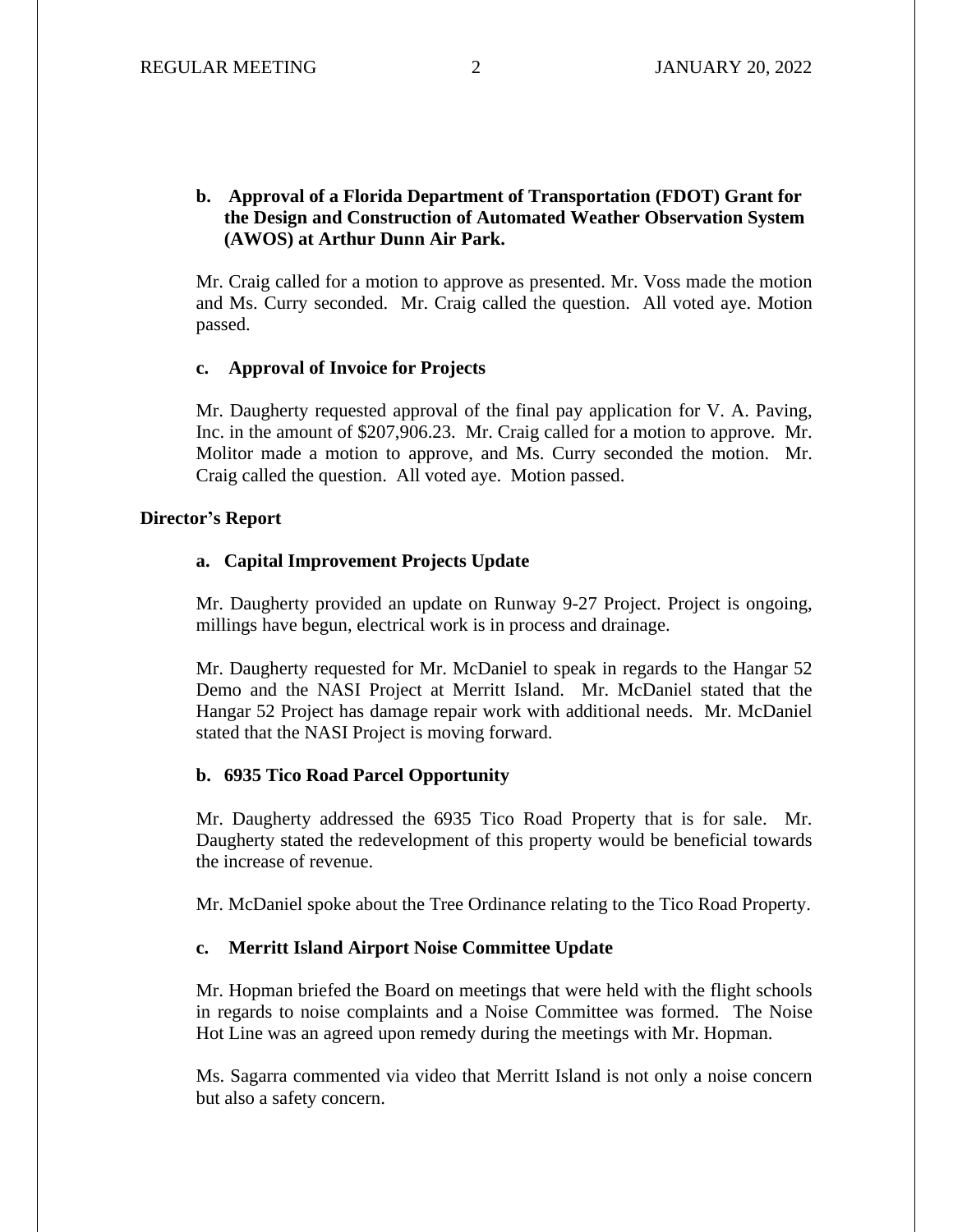#### **Steve Borowski – Director, Valkaria Airport**

See attached presentation.

#### **Attorney's Report**

Mr. Bird received notification from the Florida Commission Ethics that the hearing in regards to the complaint submitted by TCAA FireChief Wooldridge, would be held on January 21, 2022. As an entity, we would not be permitted to attend. Mr. Bird stated that all of the pertinent information has been provided.

Mr. Craig called for a motion to postpone the complaint issued until after the hearing. Mr. Voss made the motion to approve the postponement. Mr. Whitmore seconded the motion. Motion passed.

Mr. Bird and Mr. Craig discussed airport name change. No resolve currently.

#### **Finance Manager's Report**

Mr. Daugherty addressed Dr. Flynn's request of change in Wing fees. Dr. Flynn states he is not doing his service for the money so with the additional Wing fees, Dr. Flynn expressed he is losing money. Ms. Kinard explained the breakdown of the fees.

Mr. Mount makes a motion to waive the Wing fees. Mr. Voss seconded the motion. Mr. Craig addressed reasons not to waive the Wing fees. Mr. Whitmore discussed his reasons the Wing fees should be waived. Mr. McDaniel spoke about trying to find an alternative solution to the collection of the Wing fees. Ms. Kinard reiterated the reason for the Wing fees.

Mr. Mount withdrew the motion to waive the Wing fees. The discussion is further postponed.

#### **Authority Member's Report**

Mr. Voss stated that Mr. White contacted him and requested Mr. Voss mention Young Eagles is the on February  $20<sup>th</sup>$ . The north side of the field will be the only available location. Approximately 100 children will be present.

Mr. Mount stated the accounting software search is in progress.

Mr. Craig stated that Mr. Daugherty is working on a six-month progress report for the Board Members to use for as evaluation.